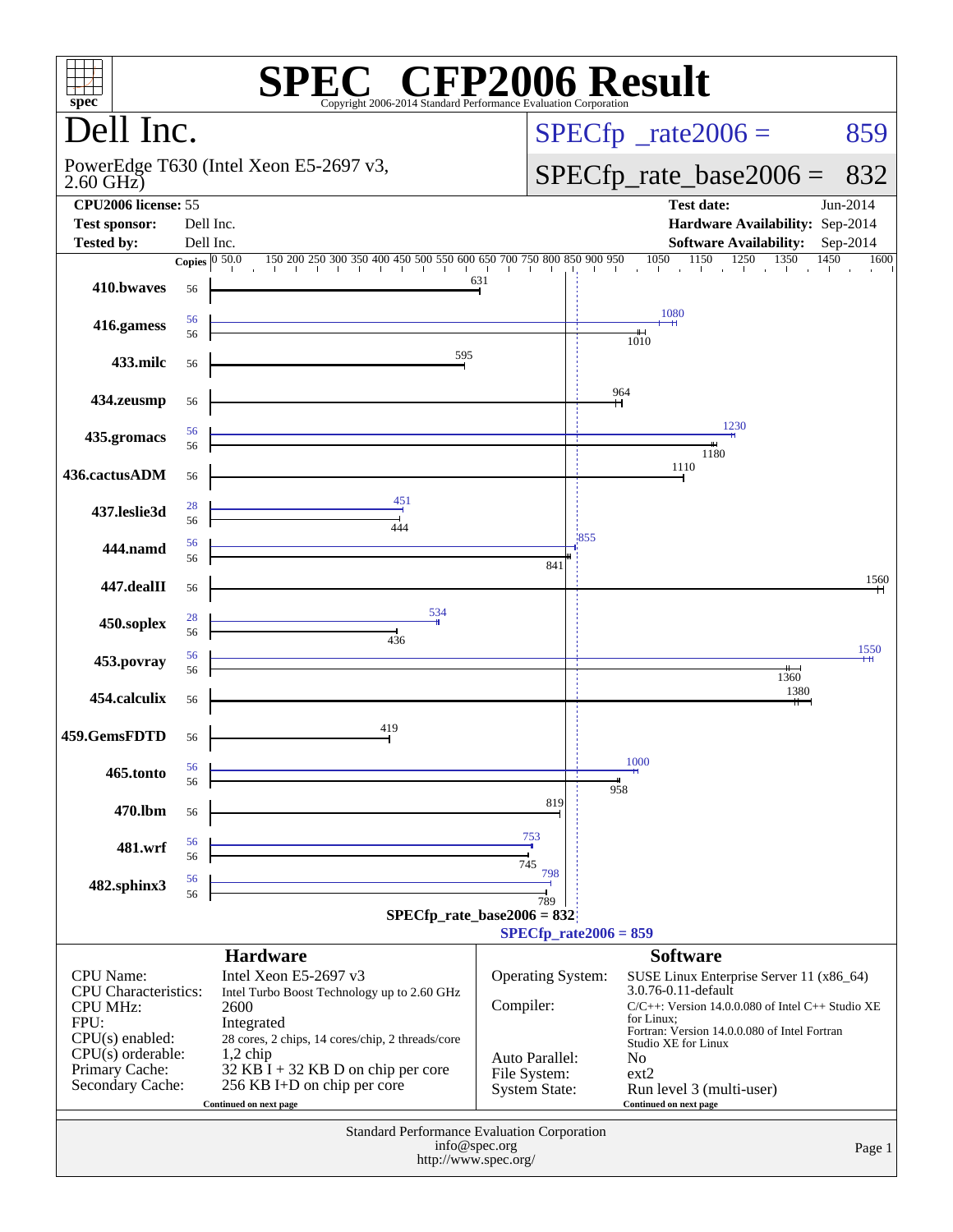

# Dell Inc.

2.60 GHz) PowerEdge T630 (Intel Xeon E5-2697 v3,

#### [L3 Cache:](http://www.spec.org/auto/cpu2006/Docs/result-fields.html#L3Cache) 35 MB I+D on chip per chip<br>Other Cache: None [Other Cache:](http://www.spec.org/auto/cpu2006/Docs/result-fields.html#OtherCache) [Memory:](http://www.spec.org/auto/cpu2006/Docs/result-fields.html#Memory) 256 GB (16 x 16 GB 2Rx4 PC4-2133P-R) [Disk Subsystem:](http://www.spec.org/auto/cpu2006/Docs/result-fields.html#DiskSubsystem) 1 x 300 GB 15000 RPM SAS [Other Hardware:](http://www.spec.org/auto/cpu2006/Docs/result-fields.html#OtherHardware) None

| <b>CPU2006 license: 55</b> |                                      |                       |              | <b>Test date:</b>                      | $Jun-2014$ |
|----------------------------|--------------------------------------|-----------------------|--------------|----------------------------------------|------------|
| <b>Test sponsor:</b>       | Dell Inc.                            |                       |              | <b>Hardware Availability: Sep-2014</b> |            |
| <b>Tested by:</b>          | Dell Inc.                            |                       |              | <b>Software Availability:</b>          | $Sep-2014$ |
| L3 Cache:                  | $35 \text{ MB I+D}$ on chip per chip | <b>Base Pointers:</b> | $32/64$ -bit |                                        |            |

[Peak Pointers:](http://www.spec.org/auto/cpu2006/Docs/result-fields.html#PeakPointers) 32/64-bit [Other Software:](http://www.spec.org/auto/cpu2006/Docs/result-fields.html#OtherSoftware) None

 $SPECTp_rate2006 = 859$ 

[SPECfp\\_rate\\_base2006 =](http://www.spec.org/auto/cpu2006/Docs/result-fields.html#SPECfpratebase2006) 832

| <b>Results Table</b> |               |                |       |                |             |                |             |               |                |              |                |              |                |              |
|----------------------|---------------|----------------|-------|----------------|-------------|----------------|-------------|---------------|----------------|--------------|----------------|--------------|----------------|--------------|
|                      | <b>Base</b>   |                |       |                |             |                | <b>Peak</b> |               |                |              |                |              |                |              |
| <b>Benchmark</b>     | <b>Copies</b> | <b>Seconds</b> | Ratio | <b>Seconds</b> | Ratio       | <b>Seconds</b> | Ratio       | <b>Copies</b> | <b>Seconds</b> | <b>Ratio</b> | <b>Seconds</b> | <b>Ratio</b> | <b>Seconds</b> | <b>Ratio</b> |
| 410.bwayes           | 56            | 1204           | 632   | 1206           | 631         | 1206           | 631         | 56            | 1204           | 632          | 1206           | 631          | 1206           | 631          |
| $416$ .gamess        | 56            | 1094           | 1000  | 1091           | <b>1010</b> | 1076           | 1020        | 56            | 1004           | 1090         | 1042           | 1050         | 1012           | 1080         |
| $433$ .milc          | 56            | 864            | 595   | 864            | 595         | 864            | 595         | 56            | 864            | 595          | 864            | 595          | 864            | 595          |
| 434.zeusmp           | 56            | 529            | 964   | 528            | 966         | 537            | 950         | 56            | 529            | 964          | 528            | 966          | 537            | 950          |
| 435.gromacs          | 56            | 337            | 1190  | 339            | 1180        | 340            | 1170        | 56            | 325            | 1230         | 327            | 1220         | 325            | 1230         |
| 436.cactusADM        | 56            | 603            | 1110  | 604            | 1110        | 603            | 1110        | 56            | 603            | <b>1110</b>  | 604            | 1110         | 603            | 1110         |
| 437.leslie3d         | 56            | 1185           | 444   | 1184           | 444         | 1186           | 444         | 28            | 585            | 450          | 584            | 451          | 582            | 452          |
| 444.namd             | 56            | 537            | 837   | 534            | 841         | 531            | 845         | 56            | 526            | 854          | 525            | 855          | 524            | 857          |
| 447.dealII           | 56            | 410            | 1560  | 410            | 1560        | 406            | 1580        | 56            | 410            | 1560         | 410            | 1560         | 406            | 1580         |
| $450$ .soplex        | 56            | 1070           | 436   | 1068           | 437         | 1071           | 436         | 28            | 440            | 531          | 436            | 536          | 438            | 534          |
| $453$ .povray        | 56            | 219            | 1360  | 221            | 1350        | 215            | 1380        | 56            | 192            | 1550         | 193            | 1550         | 195            | 1530         |
| 454.calculix         | 56            | 328            | 1410  | 335            | 1380        | 337            | 1370        | 56            | 328            | 1410         | 335            | 1380         | 337            | 1370         |
| 459.GemsFDTD         | 56            | 1415           | 420   | 1418           | 419         | 1417           | 419         | 56            | 1415           | 420          | 1418           | 419          | 1417           | 419          |
| 465.tonto            | 56            | 578            | 954   | 574            | 961         | 575            | 958         | 56            | 556            | 992          | 549            | 1000         | 550            | 1000         |
| 470.1bm              | 56            | 939            | 819   | 938            | 820         | 939            | 819         | 56            | 939            | 819          | 938            | 820          | 939            | 819          |
| 481.wrf              | 56            | 841            | 744   | 840            | 745         | 838            | 746         | 56            | 829            | 755          | 833            | 751          | 830            | 753          |
| 482.sphinx3          | 56            | 1384           | 789   | 1383           | 789         | 1387           | 787         | 56            | 1369           | 797          | 1367           | 798          | 1368           | 798          |

Results appear in the [order in which they were run.](http://www.spec.org/auto/cpu2006/Docs/result-fields.html#RunOrder) Bold underlined text [indicates a median measurement.](http://www.spec.org/auto/cpu2006/Docs/result-fields.html#Median)

#### **[Submit Notes](http://www.spec.org/auto/cpu2006/Docs/result-fields.html#SubmitNotes)**

 The numactl mechanism was used to bind copies to processors. The config file option 'submit' was used to generate numactl commands to bind each copy to a specific processor. For details, please see the config file.

#### **[Operating System Notes](http://www.spec.org/auto/cpu2006/Docs/result-fields.html#OperatingSystemNotes)**

Stack size set to unlimited using "ulimit -s unlimited"

#### **[Platform Notes](http://www.spec.org/auto/cpu2006/Docs/result-fields.html#PlatformNotes)**

 BIOS settings: Snoop Mode set to Cluster on Die Virtualization Technology disabled

Continued on next page

Standard Performance Evaluation Corporation [info@spec.org](mailto:info@spec.org) <http://www.spec.org/>

Page 2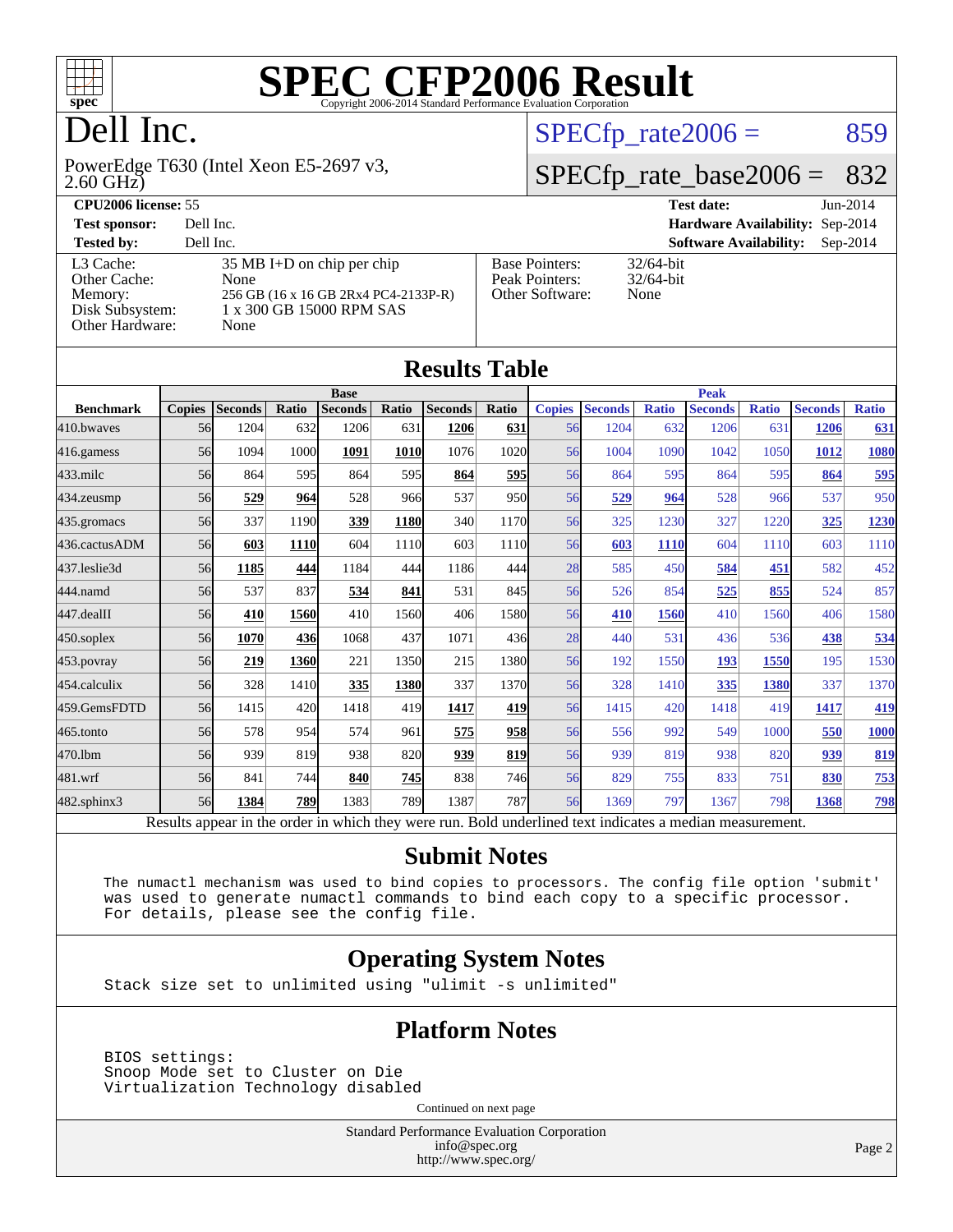

### Dell Inc.

2.60 GHz) PowerEdge T630 (Intel Xeon E5-2697 v3,  $SPECTp_rate2006 = 859$ 

[SPECfp\\_rate\\_base2006 =](http://www.spec.org/auto/cpu2006/Docs/result-fields.html#SPECfpratebase2006) 832

**[CPU2006 license:](http://www.spec.org/auto/cpu2006/Docs/result-fields.html#CPU2006license)** 55 **[Test date:](http://www.spec.org/auto/cpu2006/Docs/result-fields.html#Testdate)** Jun-2014 **[Test sponsor:](http://www.spec.org/auto/cpu2006/Docs/result-fields.html#Testsponsor)** Dell Inc. **[Hardware Availability:](http://www.spec.org/auto/cpu2006/Docs/result-fields.html#HardwareAvailability)** Sep-2014 **[Tested by:](http://www.spec.org/auto/cpu2006/Docs/result-fields.html#Testedby)** Dell Inc. **[Software Availability:](http://www.spec.org/auto/cpu2006/Docs/result-fields.html#SoftwareAvailability)** Sep-2014

#### **[Platform Notes \(Continued\)](http://www.spec.org/auto/cpu2006/Docs/result-fields.html#PlatformNotes)**

Standard Performance Evaluation Corporation [info@spec.org](mailto:info@spec.org) Execute Disable disabled System Profile set to Performance Sysinfo program /root/cpu2006-1.2/config/sysinfo.rev6818 \$Rev: 6818 \$ \$Date:: 2012-07-17 #\$ e86d102572650a6e4d596a3cee98f191 running on linux Thu Jun 12 20:31:46 2014 This section contains SUT (System Under Test) info as seen by some common utilities. To remove or add to this section, see: <http://www.spec.org/cpu2006/Docs/config.html#sysinfo> From /proc/cpuinfo model name : Intel(R) Xeon(R) CPU E5-2697 v3 @ 2.60GHz 2 "physical id"s (chips) 56 "processors" cores, siblings (Caution: counting these is hw and system dependent. The following excerpts from /proc/cpuinfo might not be reliable. Use with caution.) cpu cores : 14 siblings : 28 physical 0: cores 0 1 2 3 4 5 6 8 9 10 11 12 13 14 physical 1: cores 0 1 2 3 4 5 6 8 9 10 11 12 13 14 cache size : 17920 KB From /proc/meminfo MemTotal: 264571620 kB HugePages\_Total: 0 Hugepagesize: 2048 kB /usr/bin/lsb\_release -d SUSE Linux Enterprise Server 11 (x86\_64) From /etc/\*release\* /etc/\*version\* SuSE-release: SUSE Linux Enterprise Server 11 (x86\_64) VERSION = 11 PATCHLEVEL = 3 uname -a: Linux linux 3.0.76-0.11-default #1 SMP Fri Jun 14 08:21:43 UTC 2013 (ccab990) x86\_64 x86\_64 x86\_64 GNU/Linux run-level 3 Jun 12 09:06 last=S SPEC is set to: /root/cpu2006-1.2 Filesystem Type Size Used Avail Use% Mounted on /dev/sda2 ext2 222G 9.9G 211G 5% / Additional information from dmidecode: BIOS Dell Inc. 0.3.23 06/08/2014 Memory: 8x 002C00B3002C 36ASF2G72PZ-2G1A1 16 GB 2133 MHz 4x 00AD00B300AD HMA42GR7MFR4N-TFTD 16 GB 2133 MHz Continued on next page

<http://www.spec.org/>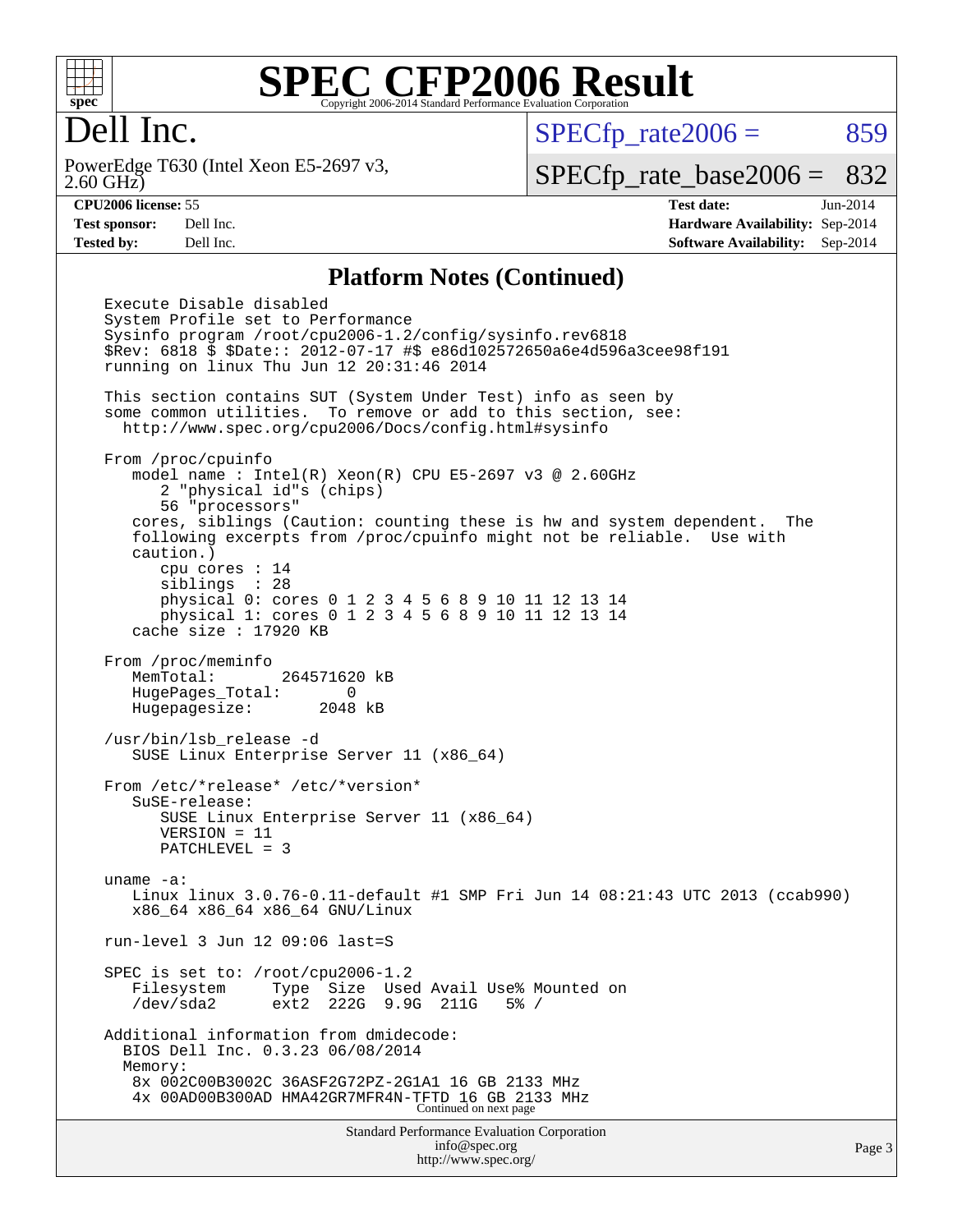

### Dell Inc.

2.60 GHz) PowerEdge T630 (Intel Xeon E5-2697 v3,  $SPECTp\_rate2006 = 859$ 

[SPECfp\\_rate\\_base2006 =](http://www.spec.org/auto/cpu2006/Docs/result-fields.html#SPECfpratebase2006) 832

**[CPU2006 license:](http://www.spec.org/auto/cpu2006/Docs/result-fields.html#CPU2006license)** 55 **[Test date:](http://www.spec.org/auto/cpu2006/Docs/result-fields.html#Testdate)** Jun-2014 **[Test sponsor:](http://www.spec.org/auto/cpu2006/Docs/result-fields.html#Testsponsor)** Dell Inc. **[Hardware Availability:](http://www.spec.org/auto/cpu2006/Docs/result-fields.html#HardwareAvailability)** Sep-2014 **[Tested by:](http://www.spec.org/auto/cpu2006/Docs/result-fields.html#Testedby)** Dell Inc. **[Software Availability:](http://www.spec.org/auto/cpu2006/Docs/result-fields.html#SoftwareAvailability)** Sep-2014

#### **[Platform Notes \(Continued\)](http://www.spec.org/auto/cpu2006/Docs/result-fields.html#PlatformNotes)**

 4x 00CE00B300CE M393A2G40DB0-CPB 16 GB 2133 MHz 8x Not Specified Not Specified

(End of data from sysinfo program)

#### **[General Notes](http://www.spec.org/auto/cpu2006/Docs/result-fields.html#GeneralNotes)**

Environment variables set by runspec before the start of the run: LD\_LIBRARY\_PATH = "/root/cpu2006-1.2/libs/32:/root/cpu2006-1.2/libs/64:/root/cpu2006-1.2/sh"

 Binaries compiled on a system with 1x Core i7-860 CPU + 8GB memory using RedHat EL 6.4 Transparent Huge Pages enabled with: echo always > /sys/kernel/mm/transparent\_hugepage/enabled Filesystem page cache cleared with: echo 1> /proc/sys/vm/drop\_caches runspec command invoked through numactl i.e.: numactl --interleave=all runspec <etc>

#### **[Base Compiler Invocation](http://www.spec.org/auto/cpu2006/Docs/result-fields.html#BaseCompilerInvocation)**

[C benchmarks](http://www.spec.org/auto/cpu2006/Docs/result-fields.html#Cbenchmarks):  $\frac{1}{2}$  cc  $-$  m64

[C++ benchmarks:](http://www.spec.org/auto/cpu2006/Docs/result-fields.html#CXXbenchmarks) [icpc -m64](http://www.spec.org/cpu2006/results/res2014q3/cpu2006-20140909-31328.flags.html#user_CXXbase_intel_icpc_64bit_bedb90c1146cab66620883ef4f41a67e)

[Fortran benchmarks](http://www.spec.org/auto/cpu2006/Docs/result-fields.html#Fortranbenchmarks): [ifort -m64](http://www.spec.org/cpu2006/results/res2014q3/cpu2006-20140909-31328.flags.html#user_FCbase_intel_ifort_64bit_ee9d0fb25645d0210d97eb0527dcc06e)

[Benchmarks using both Fortran and C](http://www.spec.org/auto/cpu2006/Docs/result-fields.html#BenchmarksusingbothFortranandC): [icc -m64](http://www.spec.org/cpu2006/results/res2014q3/cpu2006-20140909-31328.flags.html#user_CC_FCbase_intel_icc_64bit_0b7121f5ab7cfabee23d88897260401c) [ifort -m64](http://www.spec.org/cpu2006/results/res2014q3/cpu2006-20140909-31328.flags.html#user_CC_FCbase_intel_ifort_64bit_ee9d0fb25645d0210d97eb0527dcc06e)

#### **[Base Portability Flags](http://www.spec.org/auto/cpu2006/Docs/result-fields.html#BasePortabilityFlags)**

| 410.bwaves: - DSPEC CPU LP64                 |  |
|----------------------------------------------|--|
| 416.gamess: -DSPEC_CPU_LP64                  |  |
| 433.milc: -DSPEC CPU LP64                    |  |
| 434.zeusmp: -DSPEC_CPU_LP64                  |  |
| 435.gromacs: -DSPEC_CPU_LP64 -nofor_main     |  |
| 436.cactusADM: - DSPEC CPU LP64 - nofor main |  |
| 437.leslie3d: -DSPEC_CPU_LP64                |  |
| 444.namd: - DSPEC CPU LP64                   |  |
| 447.dealII: -DSPEC CPU LP64                  |  |
| 450.soplex: -DSPEC_CPU_LP64                  |  |
| 453.povray: -DSPEC CPU LP64                  |  |

Continued on next page

Standard Performance Evaluation Corporation [info@spec.org](mailto:info@spec.org) <http://www.spec.org/>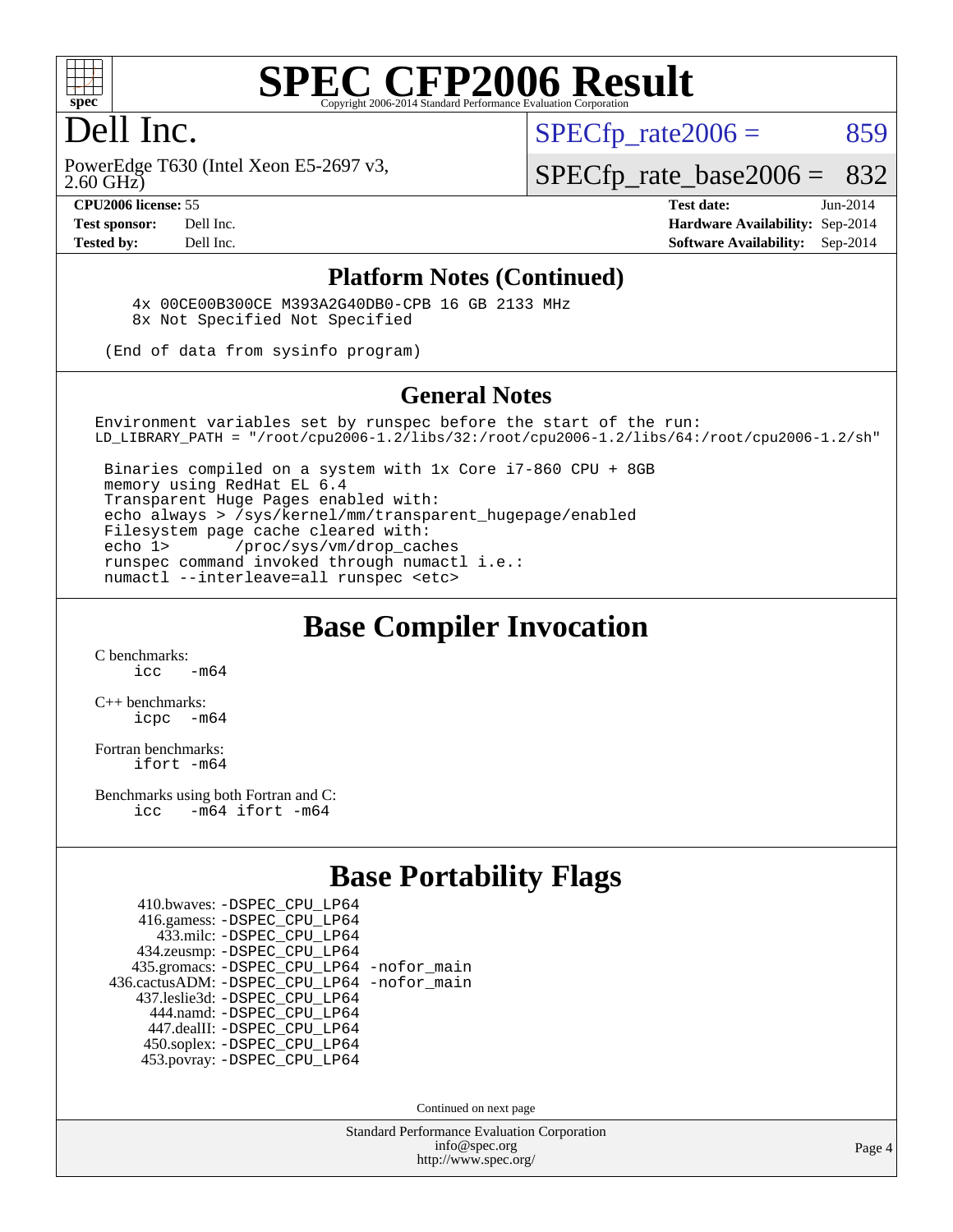

### Dell Inc.

2.60 GHz) PowerEdge T630 (Intel Xeon E5-2697 v3,  $SPECTp\_rate2006 = 859$ 

[SPECfp\\_rate\\_base2006 =](http://www.spec.org/auto/cpu2006/Docs/result-fields.html#SPECfpratebase2006) 832

**[CPU2006 license:](http://www.spec.org/auto/cpu2006/Docs/result-fields.html#CPU2006license)** 55 **[Test date:](http://www.spec.org/auto/cpu2006/Docs/result-fields.html#Testdate)** Jun-2014 **[Test sponsor:](http://www.spec.org/auto/cpu2006/Docs/result-fields.html#Testsponsor)** Dell Inc. **[Hardware Availability:](http://www.spec.org/auto/cpu2006/Docs/result-fields.html#HardwareAvailability)** Sep-2014 **[Tested by:](http://www.spec.org/auto/cpu2006/Docs/result-fields.html#Testedby)** Dell Inc. **[Software Availability:](http://www.spec.org/auto/cpu2006/Docs/result-fields.html#SoftwareAvailability)** Sep-2014

### **[Base Portability Flags \(Continued\)](http://www.spec.org/auto/cpu2006/Docs/result-fields.html#BasePortabilityFlags)**

 454.calculix: [-DSPEC\\_CPU\\_LP64](http://www.spec.org/cpu2006/results/res2014q3/cpu2006-20140909-31328.flags.html#suite_basePORTABILITY454_calculix_DSPEC_CPU_LP64) [-nofor\\_main](http://www.spec.org/cpu2006/results/res2014q3/cpu2006-20140909-31328.flags.html#user_baseLDPORTABILITY454_calculix_f-nofor_main) 459.GemsFDTD: [-DSPEC\\_CPU\\_LP64](http://www.spec.org/cpu2006/results/res2014q3/cpu2006-20140909-31328.flags.html#suite_basePORTABILITY459_GemsFDTD_DSPEC_CPU_LP64) 465.tonto: [-DSPEC\\_CPU\\_LP64](http://www.spec.org/cpu2006/results/res2014q3/cpu2006-20140909-31328.flags.html#suite_basePORTABILITY465_tonto_DSPEC_CPU_LP64) 470.lbm: [-DSPEC\\_CPU\\_LP64](http://www.spec.org/cpu2006/results/res2014q3/cpu2006-20140909-31328.flags.html#suite_basePORTABILITY470_lbm_DSPEC_CPU_LP64) 481.wrf: [-DSPEC\\_CPU\\_LP64](http://www.spec.org/cpu2006/results/res2014q3/cpu2006-20140909-31328.flags.html#suite_basePORTABILITY481_wrf_DSPEC_CPU_LP64) [-DSPEC\\_CPU\\_CASE\\_FLAG](http://www.spec.org/cpu2006/results/res2014q3/cpu2006-20140909-31328.flags.html#b481.wrf_baseCPORTABILITY_DSPEC_CPU_CASE_FLAG) [-DSPEC\\_CPU\\_LINUX](http://www.spec.org/cpu2006/results/res2014q3/cpu2006-20140909-31328.flags.html#b481.wrf_baseCPORTABILITY_DSPEC_CPU_LINUX) 482.sphinx3: [-DSPEC\\_CPU\\_LP64](http://www.spec.org/cpu2006/results/res2014q3/cpu2006-20140909-31328.flags.html#suite_basePORTABILITY482_sphinx3_DSPEC_CPU_LP64)

### **[Base Optimization Flags](http://www.spec.org/auto/cpu2006/Docs/result-fields.html#BaseOptimizationFlags)**

[C benchmarks](http://www.spec.org/auto/cpu2006/Docs/result-fields.html#Cbenchmarks):

[-xCORE-AVX2](http://www.spec.org/cpu2006/results/res2014q3/cpu2006-20140909-31328.flags.html#user_CCbase_f-xAVX2_5f5fc0cbe2c9f62c816d3e45806c70d7) [-ipo](http://www.spec.org/cpu2006/results/res2014q3/cpu2006-20140909-31328.flags.html#user_CCbase_f-ipo) [-O3](http://www.spec.org/cpu2006/results/res2014q3/cpu2006-20140909-31328.flags.html#user_CCbase_f-O3) [-no-prec-div](http://www.spec.org/cpu2006/results/res2014q3/cpu2006-20140909-31328.flags.html#user_CCbase_f-no-prec-div) [-opt-prefetch](http://www.spec.org/cpu2006/results/res2014q3/cpu2006-20140909-31328.flags.html#user_CCbase_f-opt-prefetch) [-auto-p32](http://www.spec.org/cpu2006/results/res2014q3/cpu2006-20140909-31328.flags.html#user_CCbase_f-auto-p32) [-ansi-alias](http://www.spec.org/cpu2006/results/res2014q3/cpu2006-20140909-31328.flags.html#user_CCbase_f-ansi-alias) [-opt-mem-layout-trans=3](http://www.spec.org/cpu2006/results/res2014q3/cpu2006-20140909-31328.flags.html#user_CCbase_f-opt-mem-layout-trans_a7b82ad4bd7abf52556d4961a2ae94d5)

[C++ benchmarks:](http://www.spec.org/auto/cpu2006/Docs/result-fields.html#CXXbenchmarks)

[-xCORE-AVX2](http://www.spec.org/cpu2006/results/res2014q3/cpu2006-20140909-31328.flags.html#user_CXXbase_f-xAVX2_5f5fc0cbe2c9f62c816d3e45806c70d7) [-ipo](http://www.spec.org/cpu2006/results/res2014q3/cpu2006-20140909-31328.flags.html#user_CXXbase_f-ipo) [-O3](http://www.spec.org/cpu2006/results/res2014q3/cpu2006-20140909-31328.flags.html#user_CXXbase_f-O3) [-no-prec-div](http://www.spec.org/cpu2006/results/res2014q3/cpu2006-20140909-31328.flags.html#user_CXXbase_f-no-prec-div) [-opt-prefetch](http://www.spec.org/cpu2006/results/res2014q3/cpu2006-20140909-31328.flags.html#user_CXXbase_f-opt-prefetch) [-auto-p32](http://www.spec.org/cpu2006/results/res2014q3/cpu2006-20140909-31328.flags.html#user_CXXbase_f-auto-p32) [-ansi-alias](http://www.spec.org/cpu2006/results/res2014q3/cpu2006-20140909-31328.flags.html#user_CXXbase_f-ansi-alias) [-opt-mem-layout-trans=3](http://www.spec.org/cpu2006/results/res2014q3/cpu2006-20140909-31328.flags.html#user_CXXbase_f-opt-mem-layout-trans_a7b82ad4bd7abf52556d4961a2ae94d5)

[Fortran benchmarks](http://www.spec.org/auto/cpu2006/Docs/result-fields.html#Fortranbenchmarks):

[-xCORE-AVX2](http://www.spec.org/cpu2006/results/res2014q3/cpu2006-20140909-31328.flags.html#user_FCbase_f-xAVX2_5f5fc0cbe2c9f62c816d3e45806c70d7) [-ipo](http://www.spec.org/cpu2006/results/res2014q3/cpu2006-20140909-31328.flags.html#user_FCbase_f-ipo) [-O3](http://www.spec.org/cpu2006/results/res2014q3/cpu2006-20140909-31328.flags.html#user_FCbase_f-O3) [-no-prec-div](http://www.spec.org/cpu2006/results/res2014q3/cpu2006-20140909-31328.flags.html#user_FCbase_f-no-prec-div) [-opt-prefetch](http://www.spec.org/cpu2006/results/res2014q3/cpu2006-20140909-31328.flags.html#user_FCbase_f-opt-prefetch)

[Benchmarks using both Fortran and C](http://www.spec.org/auto/cpu2006/Docs/result-fields.html#BenchmarksusingbothFortranandC): [-xCORE-AVX2](http://www.spec.org/cpu2006/results/res2014q3/cpu2006-20140909-31328.flags.html#user_CC_FCbase_f-xAVX2_5f5fc0cbe2c9f62c816d3e45806c70d7) [-ipo](http://www.spec.org/cpu2006/results/res2014q3/cpu2006-20140909-31328.flags.html#user_CC_FCbase_f-ipo) [-O3](http://www.spec.org/cpu2006/results/res2014q3/cpu2006-20140909-31328.flags.html#user_CC_FCbase_f-O3) [-no-prec-div](http://www.spec.org/cpu2006/results/res2014q3/cpu2006-20140909-31328.flags.html#user_CC_FCbase_f-no-prec-div) [-opt-prefetch](http://www.spec.org/cpu2006/results/res2014q3/cpu2006-20140909-31328.flags.html#user_CC_FCbase_f-opt-prefetch) [-auto-p32](http://www.spec.org/cpu2006/results/res2014q3/cpu2006-20140909-31328.flags.html#user_CC_FCbase_f-auto-p32) [-ansi-alias](http://www.spec.org/cpu2006/results/res2014q3/cpu2006-20140909-31328.flags.html#user_CC_FCbase_f-ansi-alias) [-opt-mem-layout-trans=3](http://www.spec.org/cpu2006/results/res2014q3/cpu2006-20140909-31328.flags.html#user_CC_FCbase_f-opt-mem-layout-trans_a7b82ad4bd7abf52556d4961a2ae94d5)

### **[Peak Compiler Invocation](http://www.spec.org/auto/cpu2006/Docs/result-fields.html#PeakCompilerInvocation)**

[C benchmarks \(except as noted below\)](http://www.spec.org/auto/cpu2006/Docs/result-fields.html#Cbenchmarksexceptasnotedbelow):<br> $\frac{1}{\text{CC}}$  -m64  $-m64$ 

482.sphinx3: [icc -m32](http://www.spec.org/cpu2006/results/res2014q3/cpu2006-20140909-31328.flags.html#user_peakCCLD482_sphinx3_intel_icc_a6a621f8d50482236b970c6ac5f55f93)

[C++ benchmarks \(except as noted below\):](http://www.spec.org/auto/cpu2006/Docs/result-fields.html#CXXbenchmarksexceptasnotedbelow) [icpc -m64](http://www.spec.org/cpu2006/results/res2014q3/cpu2006-20140909-31328.flags.html#user_CXXpeak_intel_icpc_64bit_bedb90c1146cab66620883ef4f41a67e)

450.soplex: [icpc -m32](http://www.spec.org/cpu2006/results/res2014q3/cpu2006-20140909-31328.flags.html#user_peakCXXLD450_soplex_intel_icpc_4e5a5ef1a53fd332b3c49e69c3330699)

[Fortran benchmarks](http://www.spec.org/auto/cpu2006/Docs/result-fields.html#Fortranbenchmarks): [ifort -m64](http://www.spec.org/cpu2006/results/res2014q3/cpu2006-20140909-31328.flags.html#user_FCpeak_intel_ifort_64bit_ee9d0fb25645d0210d97eb0527dcc06e)

[Benchmarks using both Fortran and C](http://www.spec.org/auto/cpu2006/Docs/result-fields.html#BenchmarksusingbothFortranandC): [icc -m64](http://www.spec.org/cpu2006/results/res2014q3/cpu2006-20140909-31328.flags.html#user_CC_FCpeak_intel_icc_64bit_0b7121f5ab7cfabee23d88897260401c) [ifort -m64](http://www.spec.org/cpu2006/results/res2014q3/cpu2006-20140909-31328.flags.html#user_CC_FCpeak_intel_ifort_64bit_ee9d0fb25645d0210d97eb0527dcc06e)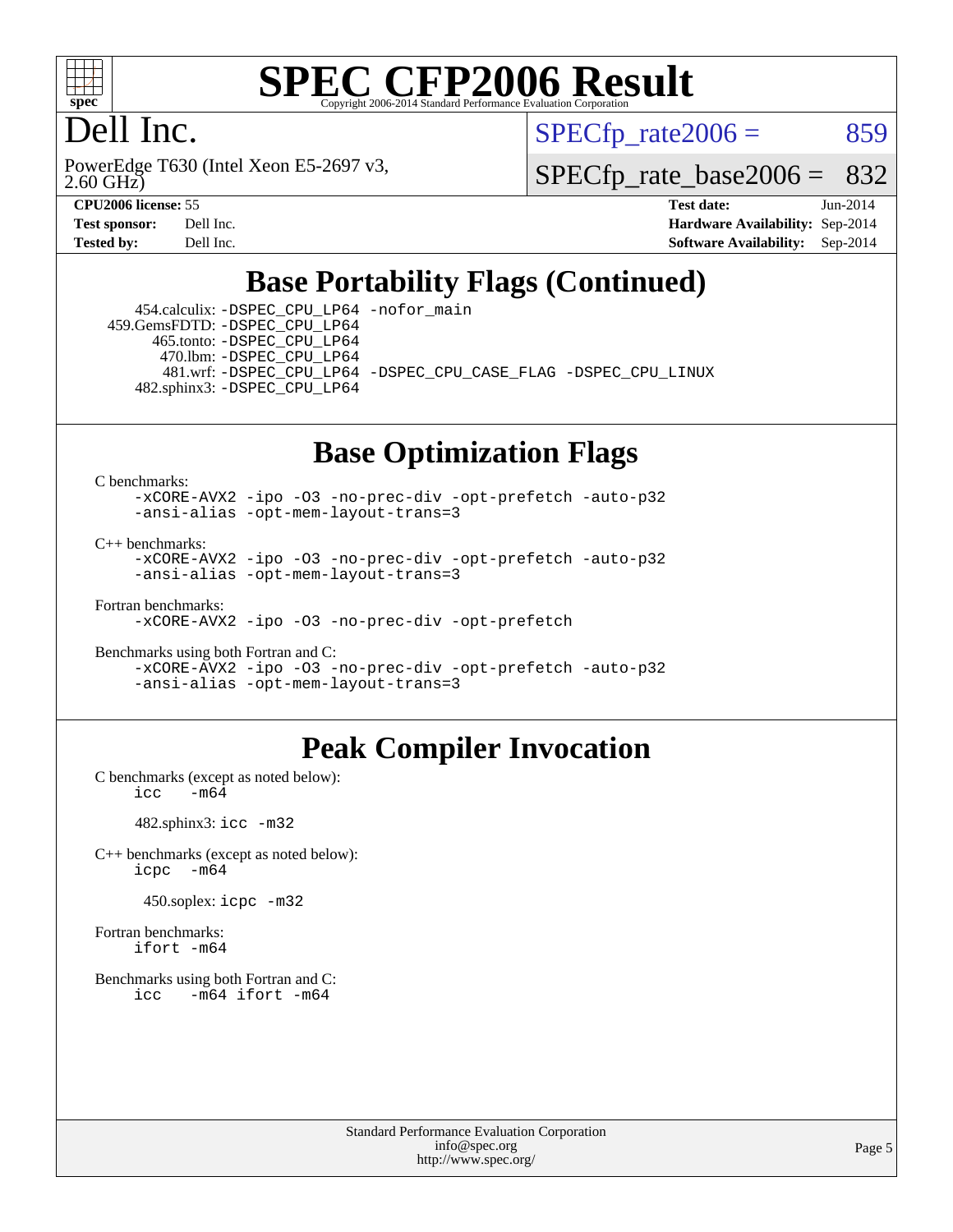

# Dell Inc.

2.60 GHz) PowerEdge T630 (Intel Xeon E5-2697 v3,  $SPECTp\_rate2006 = 859$ 

[SPECfp\\_rate\\_base2006 =](http://www.spec.org/auto/cpu2006/Docs/result-fields.html#SPECfpratebase2006) 832

**[CPU2006 license:](http://www.spec.org/auto/cpu2006/Docs/result-fields.html#CPU2006license)** 55 **[Test date:](http://www.spec.org/auto/cpu2006/Docs/result-fields.html#Testdate)** Jun-2014 **[Test sponsor:](http://www.spec.org/auto/cpu2006/Docs/result-fields.html#Testsponsor)** Dell Inc. **[Hardware Availability:](http://www.spec.org/auto/cpu2006/Docs/result-fields.html#HardwareAvailability)** Sep-2014 **[Tested by:](http://www.spec.org/auto/cpu2006/Docs/result-fields.html#Testedby)** Dell Inc. **[Software Availability:](http://www.spec.org/auto/cpu2006/Docs/result-fields.html#SoftwareAvailability)** Sep-2014

### **[Peak Portability Flags](http://www.spec.org/auto/cpu2006/Docs/result-fields.html#PeakPortabilityFlags)**

| 410.bwaves: -DSPEC CPU LP64<br>416.gamess: -DSPEC_CPU_LP64<br>433.milc: -DSPEC CPU LP64<br>434.zeusmp: -DSPEC_CPU_LP64 |  |  |
|------------------------------------------------------------------------------------------------------------------------|--|--|
| 435.gromacs: -DSPEC_CPU_LP64 -nofor_main                                                                               |  |  |
| 436.cactusADM: -DSPEC CPU LP64 -nofor main                                                                             |  |  |
| 437.leslie3d: -DSPEC CPU LP64                                                                                          |  |  |
| 444.namd: -DSPEC CPU LP64                                                                                              |  |  |
| 447.dealII: -DSPEC CPU LP64                                                                                            |  |  |
| 453.povray: -DSPEC_CPU_LP64                                                                                            |  |  |
| 454.calculix: -DSPEC CPU LP64 -nofor main                                                                              |  |  |
| 459.GemsFDTD: -DSPEC CPU LP64                                                                                          |  |  |
| 465.tonto: -DSPEC CPU LP64                                                                                             |  |  |
| 470.1bm: - DSPEC CPU LP64                                                                                              |  |  |
| 481.wrf: -DSPEC_CPU_LP64 -DSPEC_CPU_CASE_FLAG -DSPEC_CPU_LINUX                                                         |  |  |

**[Peak Optimization Flags](http://www.spec.org/auto/cpu2006/Docs/result-fields.html#PeakOptimizationFlags)**

[C benchmarks](http://www.spec.org/auto/cpu2006/Docs/result-fields.html#Cbenchmarks):

433.milc: basepeak = yes

 $470$ .lbm: basepeak = yes

 482.sphinx3: [-xCORE-AVX2](http://www.spec.org/cpu2006/results/res2014q3/cpu2006-20140909-31328.flags.html#user_peakOPTIMIZE482_sphinx3_f-xAVX2_5f5fc0cbe2c9f62c816d3e45806c70d7) [-ipo](http://www.spec.org/cpu2006/results/res2014q3/cpu2006-20140909-31328.flags.html#user_peakOPTIMIZE482_sphinx3_f-ipo) [-O3](http://www.spec.org/cpu2006/results/res2014q3/cpu2006-20140909-31328.flags.html#user_peakOPTIMIZE482_sphinx3_f-O3) [-no-prec-div](http://www.spec.org/cpu2006/results/res2014q3/cpu2006-20140909-31328.flags.html#user_peakOPTIMIZE482_sphinx3_f-no-prec-div) [-opt-mem-layout-trans=3](http://www.spec.org/cpu2006/results/res2014q3/cpu2006-20140909-31328.flags.html#user_peakOPTIMIZE482_sphinx3_f-opt-mem-layout-trans_a7b82ad4bd7abf52556d4961a2ae94d5) [-unroll2](http://www.spec.org/cpu2006/results/res2014q3/cpu2006-20140909-31328.flags.html#user_peakCOPTIMIZE482_sphinx3_f-unroll_784dae83bebfb236979b41d2422d7ec2)

#### [C++ benchmarks:](http://www.spec.org/auto/cpu2006/Docs/result-fields.html#CXXbenchmarks)

```
 444.namd: -xCORE-AVX2(pass 2) -prof-gen(pass 1) -ipo(pass 2)
         -03(pass 2) -no-prec-div(pass 2)
        -opt-mem-layout-trans=3(pass 2) -prof-use(pass 2) -fno-alias
         -auto-ilp32
447.dealII: basepeak = yes
450.soplex: -xCORE-AVX2(pass 2) -prof-gen(pass 1) -ipo(pass 2)
        -O3(pass 2) -no-prec-div(pass 2)
         -opt-mem-layout-trans=3(pass 2) -prof-use(pass 2)
         -opt-malloc-options=3
453.povray: -xCORE-AVX2(pass 2) -prof-gen(pass 1) -ipo(pass 2)
        -O3(pass 2) -no-prec-div(pass 2)
        -opt-mem-layout-trans=3(pass 2) -prof-use(pass 2) -unroll4
         -ansi-alias
```
[Fortran benchmarks](http://www.spec.org/auto/cpu2006/Docs/result-fields.html#Fortranbenchmarks):

Continued on next page

Standard Performance Evaluation Corporation [info@spec.org](mailto:info@spec.org) <http://www.spec.org/>